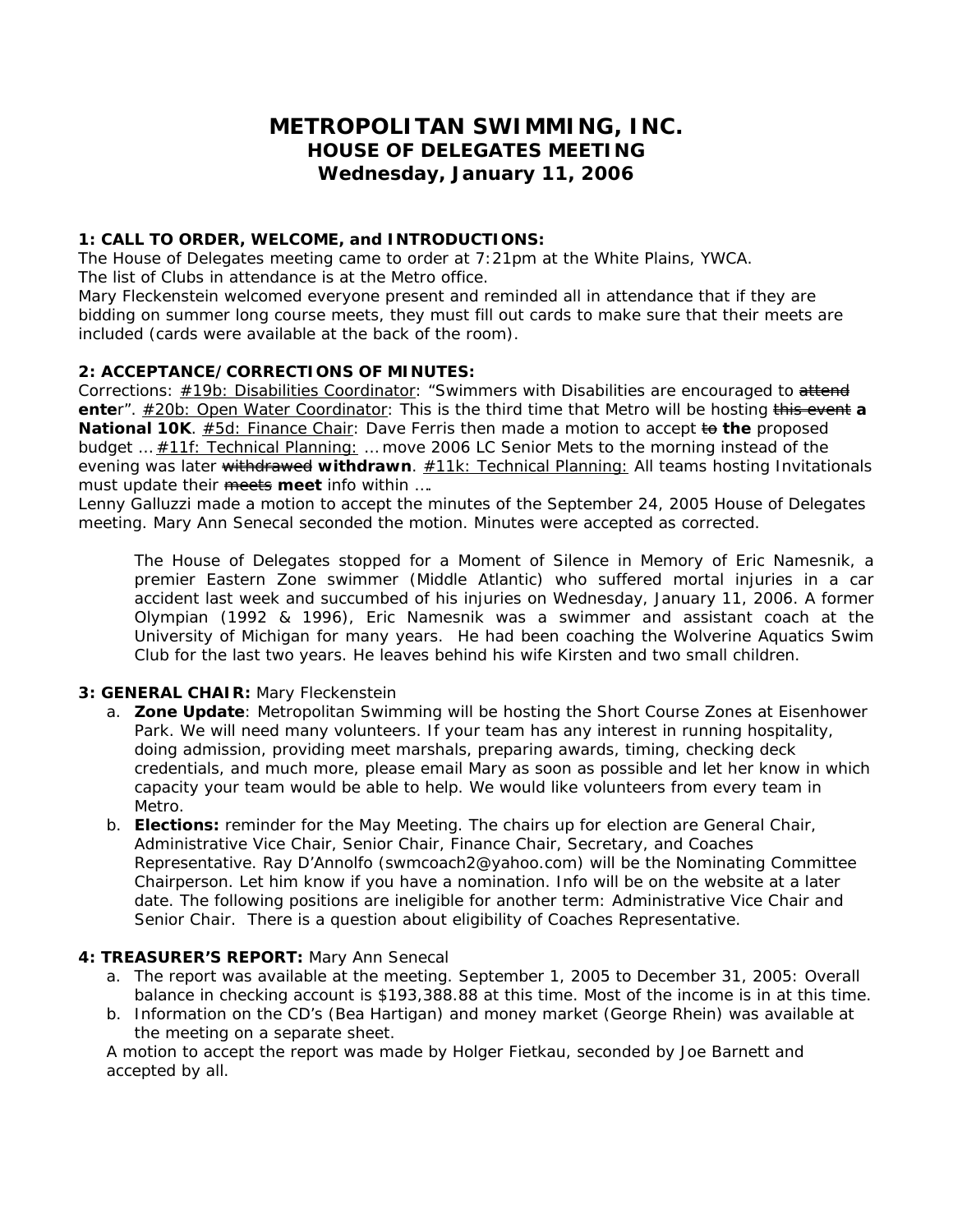#### **5: FINANCE CHAIR:** George Rhein

- a. George was unable to attend. He gave the year end change in value for the investments as of December 31, 2005 - \$19,577.66
- b. The Club Excellence Grant applications have all been received and reviewed. Based on the criteria set by the committee the following clubs have qualified for the grant.

AGUA \$3700, BAD \$3300, BGNW \$2200, LGAC \$600, LIAC \$2600, TVSC \$2300, YMID \$3000. The total grant expenditure is \$17,700 which is less than the budget for the grants.

Congratulations to the qualifying teams, and a special acknowledgement to BGNW and LGAC for the outstanding preparation of their applications.

#### **6: ADMINISTRATIVE VICE CHAIR:** Bea Hartigan

a) Meet Reports: Five clubs were very late reporting on their meets but have finally given their reports. Bea is proposing to the board that when any of these clubs bid on hosting a meet in the future they will receive a form to be signed, indicating that they are fully aware of the requirements. Six clubs may still be sent to review. One club will be notified that it will only be issued a sanction for meets on a probationary status until the person that is acting as meet director is somebody that has actually taken the Meet Director's Clinic.

#### **7: SENIOR VICE CHAIR: Dave Ferris**

- a. Senior Mets Short Course Looking at the swimmers attendance of previous meets, Dave took it upon himself to add Bonus Events for this year's meet. The new cuts for Bonus events are included in the meet information.
- b. Dave made a proposal that:
	- 1. The Senior Chair would have the ability, based upon the size of previous meets and on when the meet falls in a particular year, to make the decision to add Bonus Events in a Senior Mets meet or not.
	- 2. The Senior Chair would be allowed to determine the formula for which those Bonus Events would occur (example: if you have one qualifying time, you may swim 2 Bonus events, etc.).

Bea Hartigan made a motion to accept the proposal. Erik Hertenstein seconded the motion. All were in favor. *Proposal was amended to include Technical Planning in the decision making process.* **Motion carries.**

#### **8: AGE GROUP CHAIR:** Paul Furbeck and Bob Vializ

- a) Paul & Bob gave a copy of a letter sent to all LSC's from the National Age Group Development Committee. The Committee will be holding nationwide conference calls for all Age Group Chairs on a bi-monthly basis. Email Paul or Bob if you have any new ideas or suggestions about Age Group.
- b) The Age Group co-chairs are currently investigating the possibility of inviting successful national age group coaches to speak at our September House of Delegates meeting. Please email Paul or Bob to submit names of potential speakers.
- c) **The Board of Directors has adopted a new policy requiring all Metro Swimmers 11 and over attending the Eastern Zone meets (winter and summer) to travel and room with the team for the duration of the meet.**

#### **9: COACHES' REPRESENTATIVES:** Gil Smith

- **a. Coaches must have current certifications with them at all meets**. Meet directors should appoint somebody to go around and ask all coaches to see their cards. If a non certified coach is on deck and an accident happens, then your insurance is null and void! List of coaches and their certifications expiration dates is available on the website. This list is updated almost daily.
- **b.** Coaches may not be on the pool deck if their certifications are expired. **Be prepared to show your card at all times.** Ask Barry if you need a lanyard!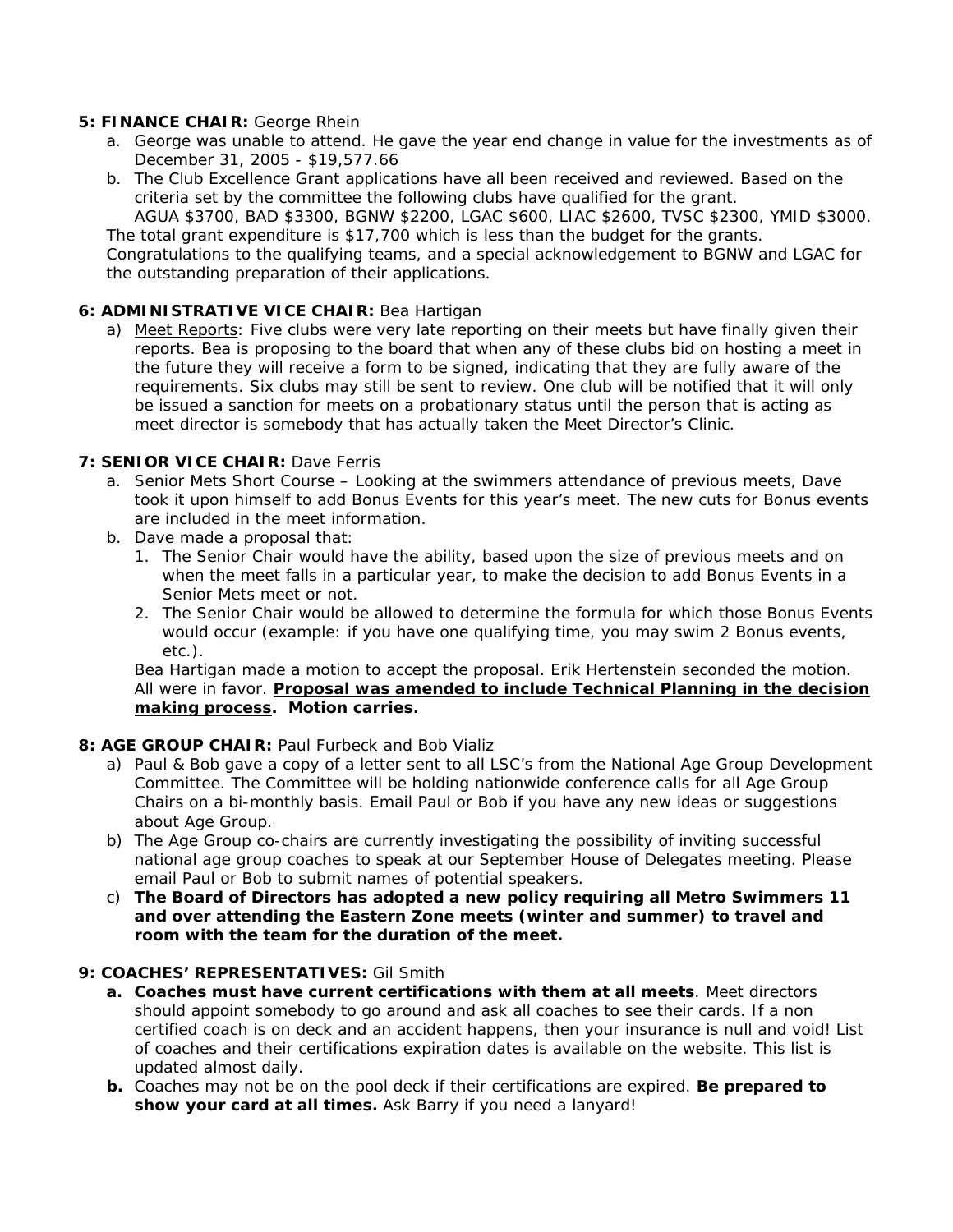# **10: ATHLETES REPRESENTATIVE:** Anthony Mironov

- a. Sophie Staskiewicz was not at the meeting.
- b. Anthony received the "Athletes Quarterly" about the Breaststroke and Backstroke rules. The 10K was added to the Olympics in 2008 which is great for USA Swimming.

# **11: TECHNICAL PLANNING:** David Ellinghaus

- **a.** There have been loads of problems and abuse with teams requesting a stipend from distance meets in which events were added or meet was held in conjunction with other meets. David Ellinghaus made a motion that starting with the 2006-07 short course season, in order for a team to bid and receive money from Metro for a distance meet, the distance meet must be run as a completely separate meet from other meets (with a separate sanction). Richie Finkelstein seconded the motion. Teams would still be allowed to contact the board if they wanted to add events to the mandatory events for Distance meets. Vote resulted in one opposed, the rest in favor. **Motion carries.**
- b. The bid for summer meets will take place at the end of the meeting.
- c. Question: could the 400 IM be open to 15 & over. This will be discussed at a Technical Planning meeting and will be presented at the May meeting.

# **12: OFFICIALS CHAIR:** Holger Fietkau

- a. Kris Sawicz was not at the meeting.
- b. Joseph Stetz Memorial Scholarship applications are due January 30, 2006. Please remind your seniors to apply.
- c. Bea Hartigan said that we are in communications with Nationals about the interpretation of the Breaststroke Rule, in order for it to be clarified once and for all. Paul McClintock talked about the confusion that exists at the moment among the officials. Long discussion followed on the dolphin kick. Bea Hartigan made a motion that, with the advice and experience of our Senior Chair, the Officials Chair gets the word out asking all Metro officials to be lenient on the breaststroke rule until we get stricter clarification from Nationals. Paul Fortoul seconded the motion. All in favor. **Motion carries**.

#### **13: ZONE TEAM COORDINATOR:** Barry Roffer

- a. Eastern Zones Short Course will be at Eisenhower Park in Nassau County. The team will stay at the Marriott (all 11 & over).
- b. Equipment will be ordered through Hobie Swim again.
- c. We will have busses to take the swimmers to the pool and back.
- d. All swimmers will be asked to meet at the Marriott at a certain time on Wednesday.

#### **14: REGISTRATION COORDINATOR:** Barry Roffer

- a. Meet directors are reminded that they must email an export file to the Metro Office to verify swimmers' registrations at least one week before each meet.
- b. When you get a meet recon report from the office, please correct the mistakes in your team manager or inform the office of a change.
- c. Please make sure you keep updating your coaches. Send copies of their certifications to the office or fax them.
- d. All athletes' registrations must be on disk or emailed. All fees must be paid for the registrations to be valid and official.
- e. Please send separate checks for athletes, non-athletes and club registration.
- f. It was suggested that we start imposing a fine system for repeat registration offenders. Barry will send another Master list to all the teams to verify that all their swimmers are actually registered correctly. Coaches will have to get back to Barry with corrections by a certain date. After that date there will be a fine for all unregistered swimmers.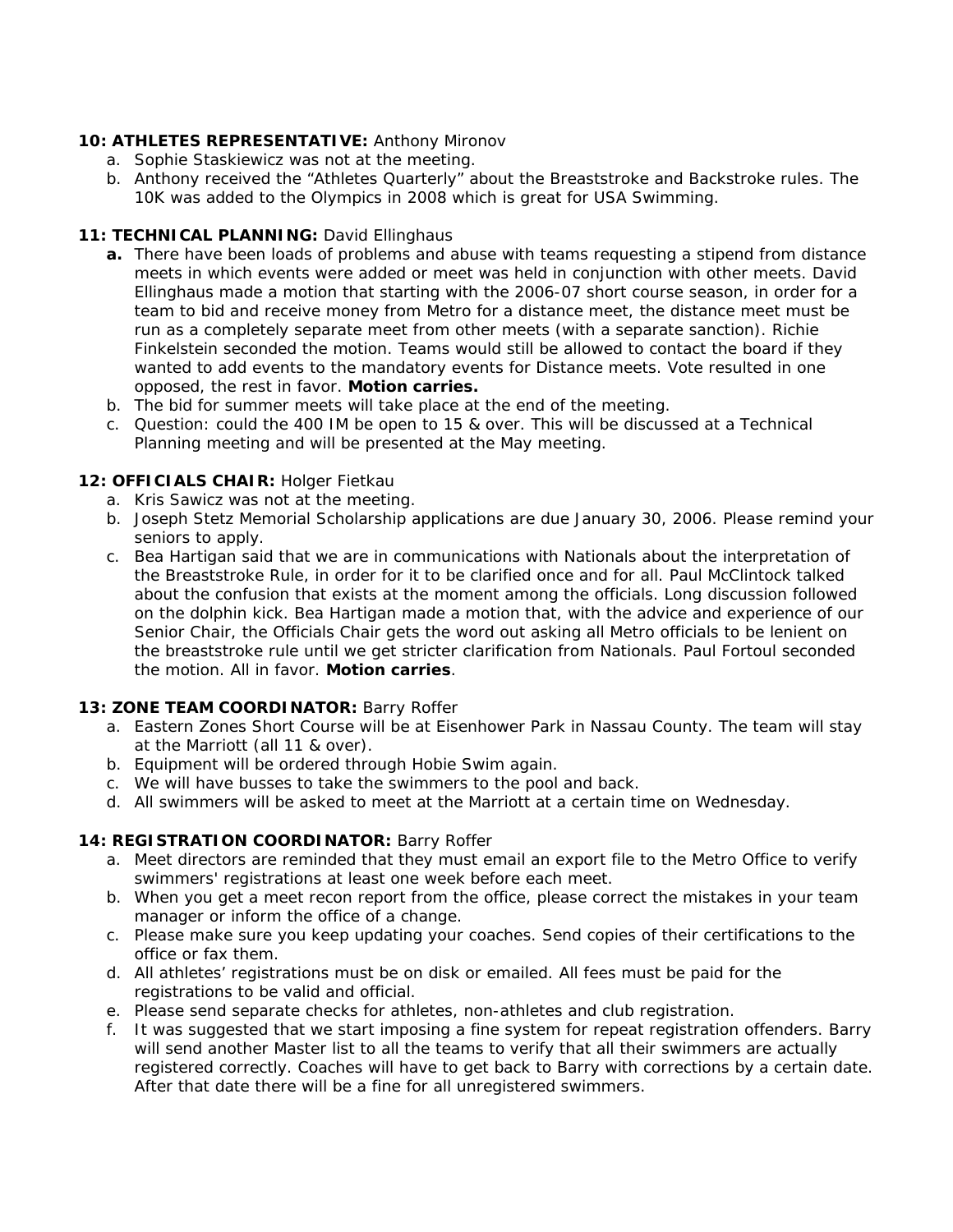# **15: NATIONAL TIMES VERIFICATION/TOP 16:** Monique Grayson/Mary Ann Senecal

- a. The SWIMS Holding Tank was emptied in Mid-December, which is a real improvement from last year at this time. We are hoping to have few problems in 2006.
- b. All coaches must make sure that all their athletes are correctly registered for 2006. Please check with Barry if you found a discrepancy in names, middle initials or birthdates.
- c. Boys High School Sectionals are coming up. In order to have the times approved and entered in SWIMS, the person in charge of each Section must fill out the **Local Swimming Committee Request for Observation Form B**. Form must be filled out and received by either Mary Ann (Metro South) or myself (Metro North) **at least 10 days prior to the championship meet** as we need to forward a copy of the approved form to the National Coordinator (NO EXCEPTION). Even though the meet may receive blanket observation, we still need to receive a list of all the swimmers' full name and USS ID numbers. This should be given as soon as possible to the person in charge of running the computer at each meet. Don't assume that the ID number is in the computer. HS coaches are asked to cooperate and try to gather the ID numbers from all their swimmers. Only swimmers whose ID number is entered in the meet manager will have their times uploaded in SWIMS. And please, make sure that swimmers attending the State Meet give that information to the person in charge up in Buffalo.

# **16: WEB PAGE COORDINATOR:** Monique Grayson

- a. Suggestions of what members want to see on the website should be emailed to Monique.
- b. Please let Monique know when things are out of date!

# **17: SAFETY COORDINATOR:** Carolyn Johnson

- a. Carolyn has received 3 or 4 incidents reports.
- b. She has not received any quarterly report from USA Swimming as far as how many incident reports she actually should have received. Please remember to send a copy of all incident reports to Carolyn, to USA Swimming, and to Risk Management
- c. Incident report form is on the website. An updated copy containing Carolyn's address will be posted as soon as possible.
- d. Carolyn received a phone call concerning the acceptable first aid courses for coaches certification. If ever in doubt coaches should check the USA Swimming website: click on "coaches" and then on "Coaches Education Requirements". A listing of acceptable courses can be found. It is not Metropolitan Swimming that sets the guidelines for certifications - it is USA Swimming. Carolyn encourages coaches to contact USA Swimming to discuss the possibility of accepting additional courses. She is sure they would give consideration to the syllabus and then make a determination.

# **18: HALL OF FAME:** Len Galluzzi

- a. The Hall of Fame banquet will take place on Tuesday, May 23, 2006 at Riccardo's in Queens.
- b. Jessica Foschi has been elected to the Hall of Fame for 2006 and will be inducted in May with 2 or 3 other members TBA.
- c. NAG Record Holder Lia Neal (AGUA), her parents and her coach will be invited to the 2006 **Dinner**
- d. Please check the website for more information on the Hall of Fame Dinner as the dinner may be moved one week ahead if there is a conflict.

# **19: DISABILITIES COORDINATOR:** Corinne Cody

- a. Application for swimmers with Disabilities to attend the Eastern Zone meet will be posted on the website.
- b. Criteria for participation will be posted as well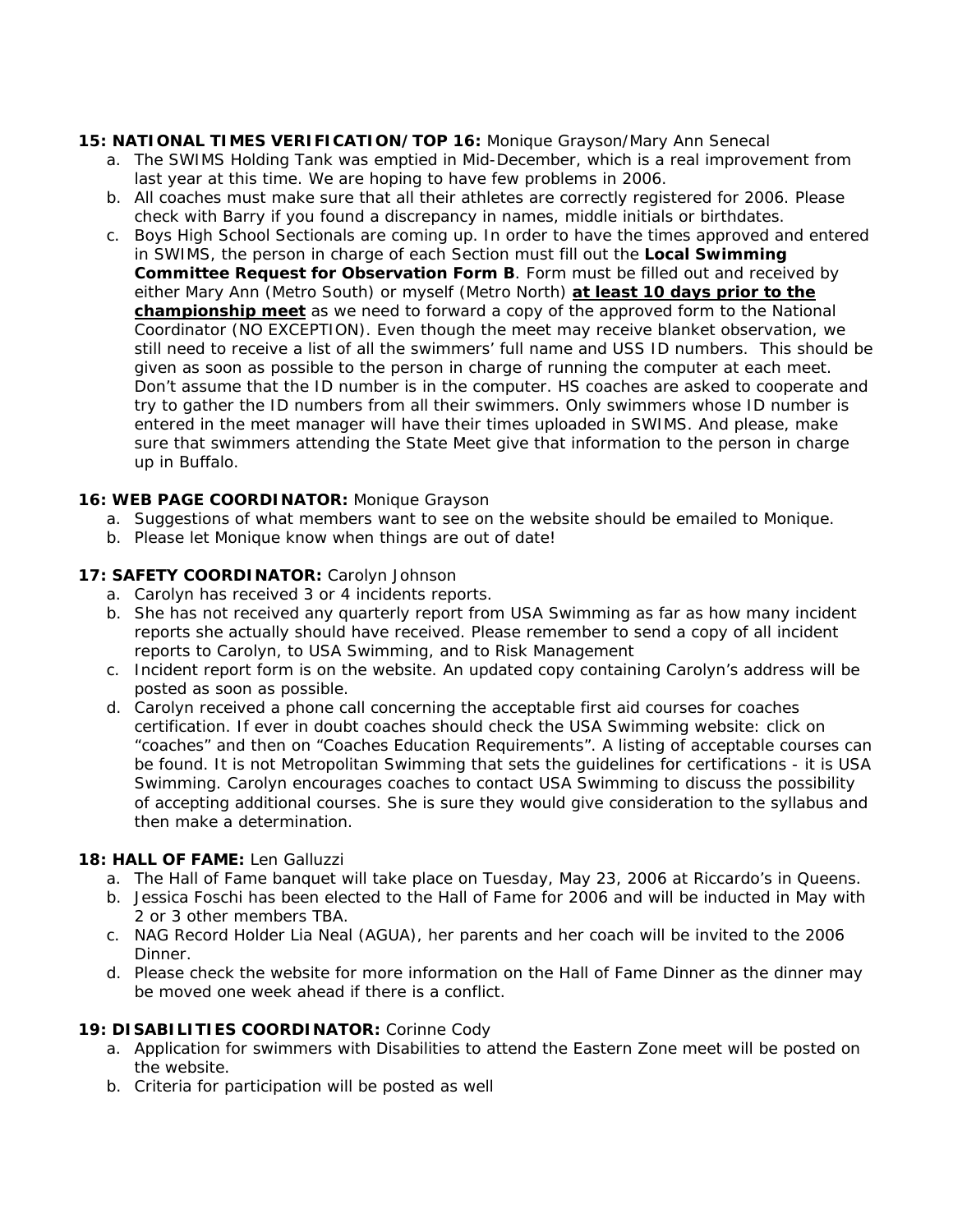#### **20: OPEN WATER COORDINATOR:** Bea Hartigan

- a. The 10K has been added to the events for the 2008 Olympic Games.
- b. In 2007 we will be hosting the Masters 10K right here in Metro. This is the second time that we will be hosting their National Championship.
- c. We also, for several years, have hosted the 5K in Huntington Bay which is our Fran Schnaar Metropolitan Championship. Please try to get your swimmers involved with Open Water swimming.

#### **21: SWIM-A-THON:** Rich Finkelstein

Nothing new at this time

#### **22: OUTREACH COORDINATORS:** Brian Brown and Larry Collins

Nothing new at this time

#### **23: OLD BUSINESS:**

- a. Metro Guidelines Book is still in the works. It should be ready by the May meeting. The Board spent three hours in November going through it line by line. We are now checking it all again for typographical and grammatical errors, etc. We are also separating the Guidelines from the Policy.
- b. From September meeting, in Technical Planning #11c a motion was made, seconded and approved that if a swimmer is bumped from the 1000 free (13-14) or the 1650 free (15-18) due to more than 20 swimmers entered in those events, that those swimmers could be entered in another event on the same day. Those swimmers need to have the extra event added at the time the meet entries are sent out. It will be posted in the JO's meet info and on the website. *Only swimmers that have an additional event sent with the team entries and written in the text of the email will be added in those events in case of cut.*
- c. A question about when to host Summer Sr. Mets (morning or evening) was asked at the last meeting but was never resolved.

#### **23: NEW BUSINESS:**

- a. Last chance to hand in cards for the summer meets of 2006.
- b. Bids for the summer meets will be included with the minutes.

A motion to adjourn the meeting was made by David Ellinghaus at 8:25pm. Motion was seconded by Paul Fortoul, and accepted by all.

> **House of Delegates – Winter Meets Bid Meeting: Wednesday, May 17, 2006 (7:00pm)**  at the White Plains YWCA

**Next Board of Directors meeting: Sunday, February 19, 2006 @ Lehman College, after prelims session of Senior Mets (between prelims and start of 1650)** 

Submitted by Monique G. Grayson January 20, 2006